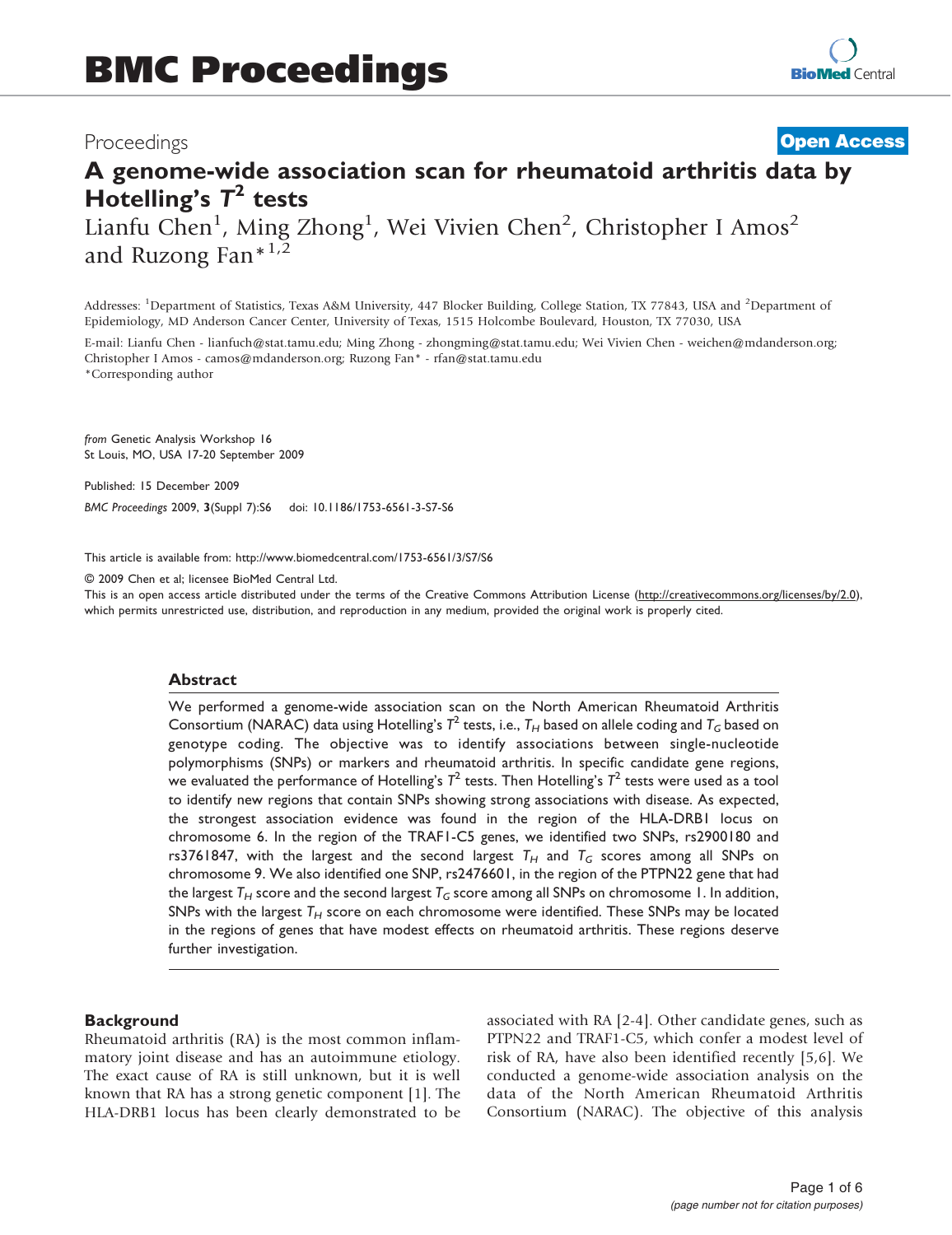was to identify associations between single-nucleotide polymorphisms (SNPs) or markers and RA. In specific candidate gene regions, we evaluated the performance of Hotelling's  $T^2$  tests on known associations. Then, we used the Hotelling's  $T^2$  tests to identify additional SNPs that showed strong association with RA. These SNPs are located in regions that are very likely related to the disease and deserve further investigation.

## Methods

We used the Hotelling's  $T^2$  test developed by Fan and Knapp [[7](#page-5-0)] and Xiong et al. [[8](#page-5-0)] to analyze the NARAC data. Consider a case-control design with N cases from an affected population and M controls from an unaffected population. When analyzing SNPs, we study bi-allelic markers with two alleles, which we denoted by 1 and 2 that can form three genotypes 1/1, 1/2 and 2/2. Then a coding vector can be defined for each case/ control by either i) genotype coding or ii) allele coding. Let  $X_i$  and  $Y_j$  denote the coding vector for the *i*<sup>th</sup> case and the  $j^{\text{th}}$  control, respectively. In our study,  $X_i = (1,0)^{\tau}$  for genotype  $1/1$ ,  $X_i = (1,0)^T$  for genotype  $1/2$ , and  $X_i = (0,0)^T$ for genotype 2/2 were used in the genotype coding, whereas the allele coding simply counts the number of allele 1 of a genotype. If multiple markers are available, the coding vectors of each case/control can be combined together. For instance, the allele coding vector of a case/ control of  $n$  SNPs is an  $n$ -dimensional vector; and the genotype coding vector of a case/control of n SNPs is 2ndimensional. For multi-allelic markers, the coding method is described by Fan and Knapp [[7](#page-5-0)]. Let us define a pooled-sample variance covariance matrix by

$$
S = \frac{1}{N+M-2} \left[ \sum_{i=1}^{N} (X_i - \overline{X})(X_i - \overline{X})^{\tau} + \sum_{j=1}^{M} (Y_j - \overline{Y})(Y_j - \overline{Y})^{\tau} \right],
$$

where  $X = \sum_{i=1}^{n} X_i / N$  $=\sum_{n=1}^{N}$  $\sum_{i=1} X_i$  / and  $Y = \sum_{j=1}^{n} Y_i / M$  $=\sum_{i=1}^{n}$  $\sum_{j=1} Y_i$ are the mean

vectors of cases and controls, respectively. The Hotelling's  $T^2$  test statistic [\[9\]](#page-5-0) is defined as

$$
T^2 = \frac{NM}{N+M}(\overline{X} - \overline{Y})^{\tau} S^{-1}(\overline{X} - \overline{Y}).
$$

In the following, we will denote the Hotelling's  $T^2$  for allele coding as  $T_H$  and the Hotelling's  $T^2$  for genotype coding as  $T_G$ . Assume the sample sizes N and M are large enough so that the large sample theory applies. Under the null hypothesis of no association, the statistic  $T_H$  (or  $T_G$ ) is asymptotically distributed as a central chi-square  $\chi^2$  statistic with n (or 2n) degree(s) of freedom if n SNPs are used in the analysis. Under the alternative hypothesis of association,  $T_H$  (or  $T_G$ ) is asymptotically distributed as a non-central chi-square  $\chi^2$  statistic [[7](#page-5-0),[8](#page-5-0),[10\]](#page-5-0).

Based on the Hotelling's  $T^2$  test statistics, we have developed a SAS Macro (hotel\_cc.sas) to implement the method, which is available online [[11\]](#page-5-0).

# **Results**

First, we applied the Hotelling's test statistics and performed a genome-wide scan on the NARAC data by analyzing one SNP at a time. The NARAC data contained a total of 2062 individuals (868 cases and 1194 controls). Our analysis used data from 22 autosomes. The RA data of Genetic Analysis Workshop (GAW) 16 included 545,080 SNP-genotype fields from an Illumina 550 k chip (22 autosomes, sex chromosomes, and mitochondria). We dropped all SNPs with low call rates (less than 95%) or not in Hardy-Weinberg equilibrium in the controls ( $p$ -value <  $10^{-5}$ ) and dropped all SNPs which are not on the autosomes. After this filtering, 490,613 SNPs on 22 autosomes were used in our analysis. The strongest signal was found in the region of the HLA-DRB1 gene on chromosome 6 at location 32,654,524-32,686,031 bp. In Figure [1,](#page-2-0) Graphs I and II show the Hotelling's test scores for chromosome 6. Both  $T_H$  and  $T_G$  scores reached the highest value around the location of 32.5 Mb in the region of HLA-DRB1. Graphs III and IV showed the results in the region of HLA-DRB1 gene (the legend indicates location of the HLA-DRB1 gene). Most of the test scores in the region were very significant.

We present the six SNPs on chromosome 6 with the highest test scores in the left-hand part of Table [1](#page-3-0). The most significant result was found at SNP rs2395175 (*p*-value =  $9.25 \times 10^{-144}$ ). These SNPs are all located around the HLA-DRB1 gene. It is interesting that both  $T_H$ and  $T_G$  reached the highest scores at the same four SNPs (rs2395175, rs660895, rs6910071, and rs2395163). Interstingly,  $T_H$  reached the 5<sup>th</sup> highest score at SNP  $rs3763309$  and the  $6<sup>th</sup>$  highest at SNP  $rs3763312$ ; conversely,  $T_G$  reached the  $5<sup>th</sup>$  highest score at SNP  $rs3763312$  and the  $6<sup>th</sup>$  highest at SNP  $rs3763309$ . Actually, the order of two SNPs for  $T_H$  and  $T_G$  that reached the  $7<sup>th</sup>$  and  $8<sup>th</sup>$  highest scores switches too; in addition,  $T_H$  and  $T_G$  reached the 9<sup>th</sup> to 13<sup>th</sup> highest scores at the same SNPs (data not shown). Thus, the region of the HLA-DRB1 gene contains multiple SNPs that are highly associated with RA. In addition, the  $p$ -values of the test  $T_G$  were generally smaller than those of  $T_H$ , i.e., the genotype coding test  $T_G$  leads to more significant results than the allele coding test  $T_H$ . This observation is consistent with the evidence for non-additivity of DRB1 effects [\[12](#page-5-0)].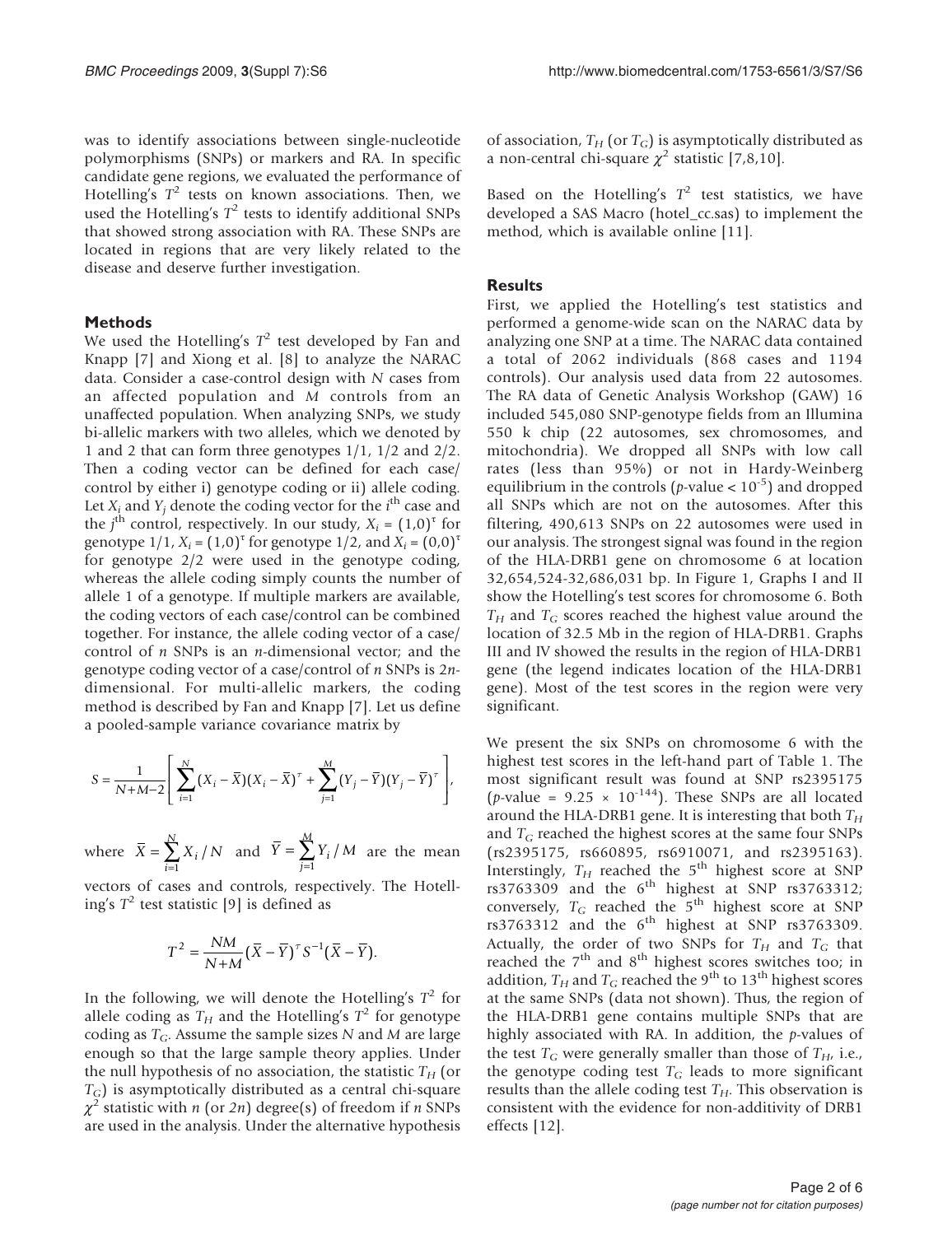<span id="page-2-0"></span>

It is well known that the HLA-DRB1 alleles are associated with RA [\[1,2\]](#page-5-0). We performed an analysis in which HLA-DRB1 alleles \*0101, \*0102, \*0401, \*0404, \*0405, \*0408, \*1001, which are components of the shared epitope were treated as risk alleles, and the other alleles were collapsed as one. Here we used the multi-allelic version of the Hotelling's  $T^2$  tests [[7](#page-5-0)]. The test score for

allele coding was  $T_H$  = 650.81 with 7 degrees of freedom (*p*-value =  $2.76 \times 10^{-136}$ ), and test score for genotype coding was  $T_G = 694.82$  with 35 degrees of freedom (*p*-value =  $1.36 \times 10^{-123}$ ). The results were consistent with those using individual SNPs above. On the basis of individual SNP analysis, we performed a forward analysis of multiple SNPs. Using the most significant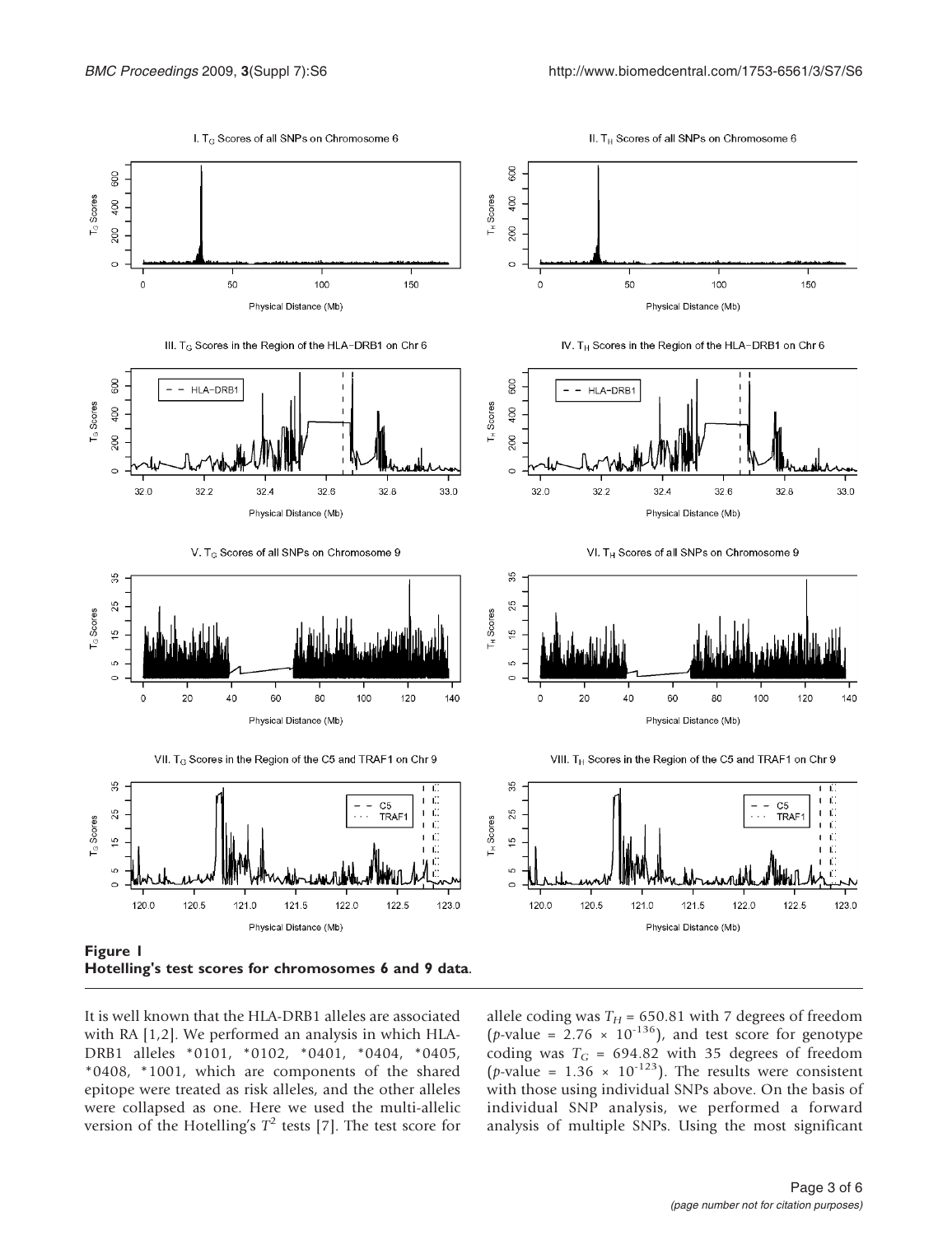| <b>Highest Test Scores of Chromosome 6</b> |               |                   |                         | <b>Highest Test Scores of Chromosome 9</b> |               |                   |                       |
|--------------------------------------------|---------------|-------------------|-------------------------|--------------------------------------------|---------------|-------------------|-----------------------|
| <b>SNP</b>                                 | Position (bp) | <b>Test score</b> | p-Value                 | <b>SNP</b>                                 | Position (bp) | <b>Test score</b> | p-Value               |
| rs2395175                                  | 32513004      | $T_H = 651.76$    | $9.25 \times 10^{-144}$ | rs2900180                                  | 120785936     | $T_H = 34.21$     | $4.95 \times 10^{-9}$ |
| rs660895                                   | 32685358      | $T_H$ = 635.76    | $2.79 \times 10^{-140}$ | rs3761847                                  | 120769793     | $T_H = 32.17$     | $1.41 \times 10^{-8}$ |
| rs6910071                                  | 32390832      | $T_H = 527.23$    | $1.13 \times 10^{-116}$ | rs881375                                   | 120732452     | $T_H = 31.64$     | $1.86 \times 10^{-8}$ |
| rs2395163                                  | 32495787      | $T_H = 509.44$    | $8.4 \times 10^{-113}$  | rs1953126                                  | 120720054     | $T_H = 31.19$     | $2.34 \times 10^{-8}$ |
| rs3763309                                  | 32483951      | $T_H = 474.63$    | $3.15 \times 10^{-105}$ | rs10760130                                 | 120781544     | $T_{H}$ = 30.1    | $4.10 \times 10^{-8}$ |
| rs3763312                                  | 32484326      | $T_H$ = 472.10    | $1.12 \times 10^{-104}$ | rs10985073                                 | 120723409     | $T_H = 28.16$     | $1.12 \times 10^{-7}$ |
| rs2395175                                  | 32513004      | $T_c = 694.14$    | $1.87 \times 10^{-151}$ | rs2900180                                  | 120785936     | $T_c = 34.51$     | $3.21 \times 10^{-8}$ |
| rs660895                                   | 32685358      | $T_c = 653.09$    | $1.53 \times 10^{-142}$ | rs3761847                                  | 120769793     | $T_c = 32.82$     | $7.48 \times 10^{-8}$ |
| rs6910071                                  | 32390832      | $T_c = 548.25$    | $8.89 \times 10^{-120}$ | rs881375                                   | 120732452     | $T_c = 31.88$     | $1.19 \times 10^{-7}$ |
| rs2395163                                  | 32495787      | $T_G = 526.00$    | $6.03 \times 10^{-115}$ | rs1953126                                  | 120720054     | $T_G = 31.69$     | $1.32 \times 10^{-7}$ |
| rs3763312                                  | 32484326      | $T_c = 496.90$    | $1.26 \times 10^{-108}$ | rs10760130                                 | 120781544     | $T_c = 31.27$     | $1.62 \times 10^{-7}$ |
| rs3763309                                  | 32483951      | $T_c = 495.07$    | $3.14 \times 10^{-108}$ | rs10985073                                 | 120723409     | $T_c = 29.18$     | $4.62 \times 10^{-7}$ |

<span id="page-3-0"></span>Table 1: Six SNPs on chromosome 6 and 9 with the highest test scores

SNP rs2395175 as baseline, we added one SNP a time for an analysis of two SNPs. We identified that each of three SNPs, rs660895, rs6910071, and rs3763312, contributed significant association in addition to the contribution of the base SNP rs2395175 ( $p$ -value < 0.01). Moreover, the most significant result was from the two SNPs rs2395175 and rs660895. Then, we added one SNP at a time to the two most significant SNPs; we found each of the two SNPs, rs6910071 and rs3763312, contributed significant association ( $p$ -value < 0.01). Finally, four SNPs together were found to be significantly associated with RA (rs2395175, rs660895, rs6910071 and rs3763312;  $p$ -value < 0.01).

Graphs V-VIII of Figure [1](#page-2-0) showed the results of chromosome 9 (the legend indicates location of the-TRAF1-C5 genes). In Plenge et al. [\[6\]](#page-5-0), SNP rs3761847 at position 120,769,793 bp and SNP rs2900180 at position 120,785,936 bp were found to be significantly associated with RA in the region of the TRAF1-C5 genes. We found consistent results since  $T_H$  = 34.21 of SNP rs2900180 was the largest (p-value =  $4.95 \times 10^{-9}$ ), and  $T_H = 32.17$  of SNP rs3761847 was the second largest among all SNPs on chromosome 9 (*p*-value =  $1.41 \times 10^{-8}$ ). Other SNPs on chromosome 9 that showed highest scores were also reported on the right-hand side of Table 1. Interestingly, the SNPs identified via  $T_H$  were the same as the ones identified via  $T_G$  (the right-hand side of Table 1). As with chromosome 6 in the region HLA-DRB1, we performed a forward analysis of multiple SNPs. Using rs2900180 as baseline, we found no other SNP that contributed significant association (*p*-value  $> 0.05$ ). Thus, all association is from SNP rs2900180 in the region of the TRAF1-C5 genes.

In the region of the PTPN22 gene on chromosome 1, we identified one SNP (rs2476601) that was reported to be associated with RA by Begovich et al. [[5](#page-5-0)]. The SNP is located at position 114,089,610 bp on the left-hand side of the PTPN22 gene. The  $T_H$  = 48.88 of rs2476601 was the largest  $T_H$  score among all SNPs on chromosome 1 (*p*-value = 2.72  $\times$  10<sup>-12</sup>), and the  $T_G$  = 49.99 of rs2476601 was the second largest (*p*-value =  $1.4 \times 10^{-11}$ , data not shown). In this region, only SNP rs2476601 stood out; other SNPs of top 20 test scores are not located in the region. Hence, we did not analyze multiple SNPs.

From the results in the candidate regions on chromosomes 6, 9, and 1, we noticed that the highest test scores of  $T_H$  and  $T_G$  were from SNPs located very close to the candidate genes HLA-DRB1, TRAF1-C5, and PTPN22, respectively. Therefore, the SNPs with high test scores are of interest for further investigation to identify genes that have modest effect on RA. In Table [2,](#page-4-0) we presented the SNPs that showed the highest  $T_H$  scores among all SNPs of each chromosome. We chose to present the results based on the test statistic  $T_H$ , since it is more robust than  $T_G$  in terms of more stable type I error rates [[7](#page-5-0)]. To make a comparison, we presented the most significant results from PLINK in Table [2](#page-4-0). The SNPs identified by statistic  $T_H$  are the same as those identified by PLINK, except rank switches on chromosomes 11 and 16. It is possible that other SNPs that have high test scores are worthy of further study. Due to the limited length of this article, we could not present detailed genome-wide test data here but we will provide detailed information on request.

# **Discussion**

The results of our genome-wide scan provided a large number of SNPs that have high test scores. One reason for this is the large sample size of NARAC data. For further study, one may start with the regions that contain the SNPs that have highest test scores, i.e., the regions with strongest signals. The Hotelling's  $T^2$  tests do not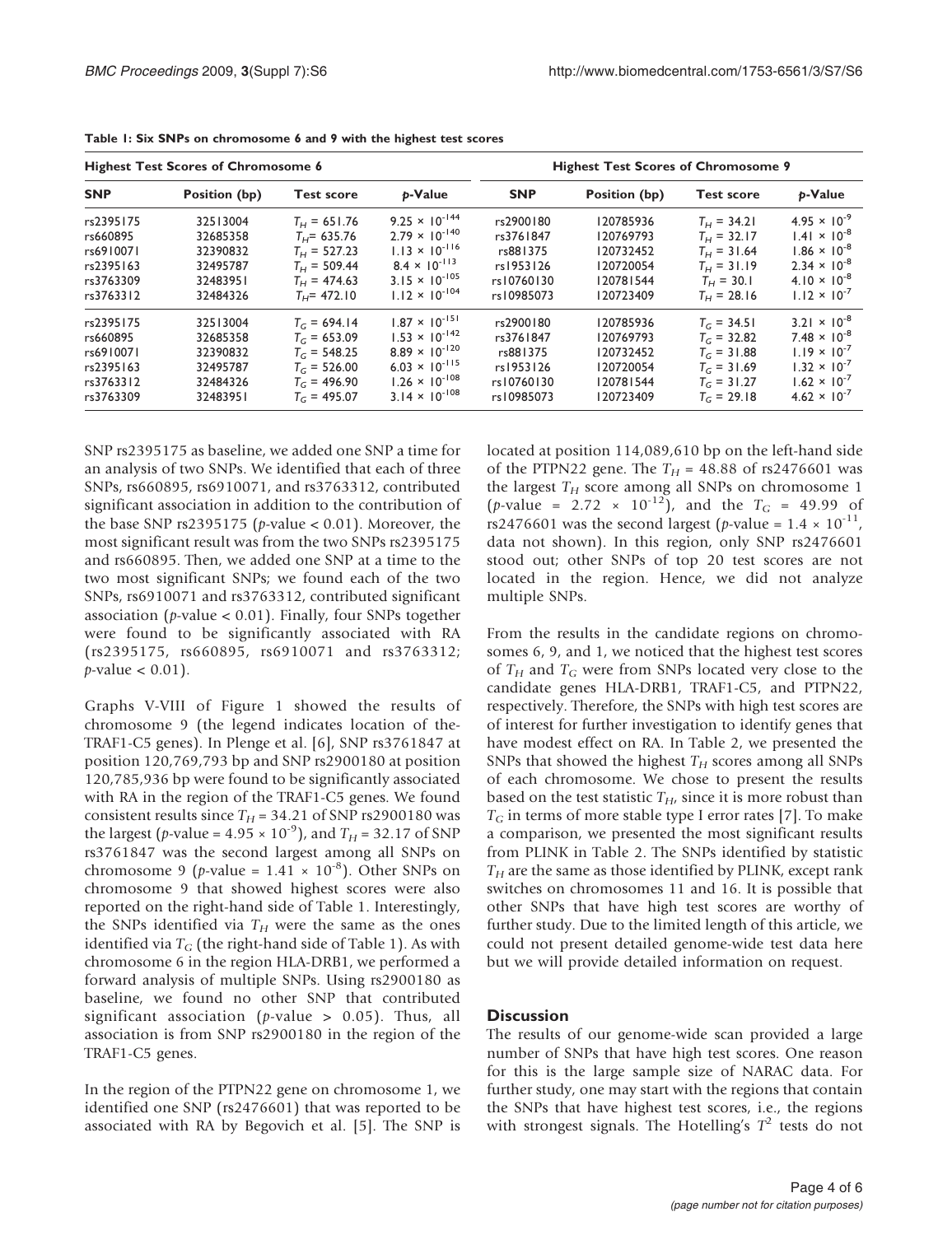| Chr             | <b>SNP</b> | <b>Position</b> | $T_H$ ( <i>p</i> -value)                  | $\chi^2$ (p-value)                        |
|-----------------|------------|-----------------|-------------------------------------------|-------------------------------------------|
|                 | rs2476601  | 114089610       | 48.88 $(2.72 \times 10^{-12})$            | 50.62 $(1.12 \times 10^{-12})$            |
| 2               | rs6433309  | 172343658       | 23.37 $(1.34 \times 10^{-6})$             | 22.88 $(1.72 \times 10^{-6})$             |
| 3               | rs9290452  | 174045236       | 25.01 $(5.70 \times 10^{-7})$             | 25.04 (5.62 $\times$ 10 <sup>-7</sup>     |
| 4               | rs1388021  | 157757048       | $29.12(6.81 \times 10^{-8})$              | $28.97(7.35 \times 10^{-8})$              |
| 5               | rs6596147  | 133075674       | 35.82 $(2.16 \times 10^{-9})$             | 36.21 $(1.77 \times 10^{-9})$             |
| 6               | rs2395175  | 32513004        | 651.76 $(9.25 \times 10^{-144})$          | 534.10 $(3.62 \times 10^{-18})$           |
| $\overline{7}$  | rs6978820  | 146629802       | 23.69 $(1.13 \times 10^{-6})$             | 23.54 $(1.22 \times 10^{-6})$             |
| 8               | rs9785133  | 20402898        | $29.44(5.78 \times 10^{-8})$              | 30.20 $(3.90 \times 10^{-8})$             |
| 9               | rs2900180  | 120785936       | 34.21 $(4.94 \times 10^{-9})$             | 33.76 $(6.23 \times 10^{-9})$             |
| $\overline{10}$ | rs2671692  | 49767825        | 30.61 $(3.16 \times 10^{-8})$             | 30.94 $(2.66 \times 10^{-8})$             |
| $\mathbf{H}$    | rs16935797 | 8077876         | $20.72$ (5.32 × 10 <sup>-6</sup> )        | 20.80 $(5.10 \times 10^{-6})$             |
| $\mathbf{1}$    | rs376813   | 8221633         | 19.1 $(1.24 \times 10^{-5})$              | $21.33(3.87 \times 10^{-6})$              |
| 12              | rs1022232  | 53231332        | 23.01 $(1.61 \times 10^{-6}$              | 22.81 $(1.79 \times 10^{-6})$             |
| 3               | rs1177637  | 41590823        | 20.28 $(6.71 \times 10^{-6})$             | $19.96(7.91 \times 10^{-6})$              |
| 4               | rs12885166 | 92195035        | 25.38 $(4.72 \times 10^{-7})$             | 25.53 (4.36 $\times$ 10 <sup>-7</sup>     |
| 15              | rs12913832 | 26039213        | 22.11 $(2.58 \times 10^{-6})$             | 23.27 $(1.41 \times 10^{-6})$             |
| 16              | rs1875206  | 9966508         | $23.92$ (1.01 × 10 <sup>-6</sup> )        | 23.81 $(1.06 \times 10^{-6})$             |
| 16              | rs2521669  | 26795854        | $23.64$ (1.16 $\times$ 10 <sup>-6</sup> ) | 24.08 $(9.24 \times 10^{-7})$             |
| 17              | rs9896052  | 70930457        | $23.00$ (1.62 × 10 <sup>-6</sup> )        | 23.53 $(1.23 \times 10^{-6})$             |
| 18              | rs12455894 | 26873793        | $26.23$ (3.03 $\times$ 10 <sup>-7</sup>   | 25.61 $(4.18 \times 10^{-7})$             |
| 9               | rs8104309  | 36858686        | 26.89 $(2.16 \times 10^{-7})$             | 26.15 $(3.16 \times 10^{-7})$             |
| 20              | rs1182531  | 57826397        | 34.96 $(3.37 \times 10^{-9})$             | 33.67 (6.53 $\times$ 10 <sup>-9</sup> )   |
| 21              | rs1041778  | 22747323        | $22.72$ (1.87 × 10 <sup>-6</sup> )        | 23.25 $(1.42 \times 10^{-6})$             |
| 22              | rs713756   | 43118847        | $28.16$ (1.12 $\times$ 10 <sup>-7</sup> ) | $31.04$ (2.53 $\times$ 10 <sup>-8</sup> ) |

<span id="page-4-0"></span>Table 2: SNPs and positions of the highest  $T_H$  scores on each chromosome

 $\mathrm{a_{Chr, chromosome}}$  . The values of statistic  $\chi^2$  and the related p-values are from program PLINK [http://pngu.mgh.harvard.edu/~purcell/plink/anal.shtml](mailto:lianfuch@stat.tamu.edu).

adjust for population substructures. Thus, some of the strong signals could be due to false positives. Further study is necessary to clarify these issues.

The Hotelling's  $T^2$  test does not include a multiplicity adjustment. However, we can perform a very conservative (assuming independence of the tests) Bonferroni analysis as follows. In the RA study, we analyzed 490,163 SNPs in total across the whole human genome. Therefore, there are 490,163  $T_H$  (or  $T_G$ ) tests. For the most significant SNP (rs2900180) with the highest test scores on chromosome 9 on the right hand-side of Table [1](#page-3-0), the p-value of  $T_H = 34.21$  is  $4.95 \times 10^{-9}$ . After adjusting for the multiple tests, the probability to get such a result by chance is  $4.95 \times 10^{-9}$  \*  $490,163 = 0.0024$ . Hence, the result is still very significant. For the least significant SNP (rs10985073), the *p*-value of  $T_H = 28.16$  is  $1.12 \times 10^{-7}$ . After adjusting for the multiple tests, the probability to get such a result by chance is  $1.12 \times 10^{-7}$  \* 490,163 = 0.055, which is close to the 0.05 significance level. The rest of the results in Tables [1](#page-3-0) and 2 can be analyzed similarly.

We compared our results with those in literature [[2-6\]](#page-5-0) and found them to be consistent. In addition, we analyzed the data using PLINK and found similar results as those of Table [1](#page-3-0) and Table 2; partial results are presented in Table 2. Hence, our results for analysis of data from candidate studies and genome-wide scans showed that the Hotelling's tests performed well. Furthermore, we could jointly use multiple SNPs in analysis as we did for data of chromosomes 6 and 9.

## Conclusion

We performed a genome-wide association scan for RA data by applying Hotelling's  $T^2$  tests. In the candidate regions of the HLA-DRB1, TRAF1-C5, and PTPN22 genes, we identified SNPs that have the highest test scores across chromosomes 6, 9, and 1, respectively. Given the encouraging results in the candidate gene regions, the regions containing SNPs with high test scores are of interest for further investigation to map genes which have modest effects on RA. We provided the SNPs and their positions that had the largest scores for each chromosome. The regions of these SNPs deserve more investigation to map RA genes.

#### List of sbbreviations used

GAW: Genetic Analysis Workshop; NARAC: North American Rheumatoid Arthritis Consortium; RA: Rheumatoid arthritis; SNP: Single-nucleotide polymorphism.

#### Competing interests

The authors declare that they have no competing interests.